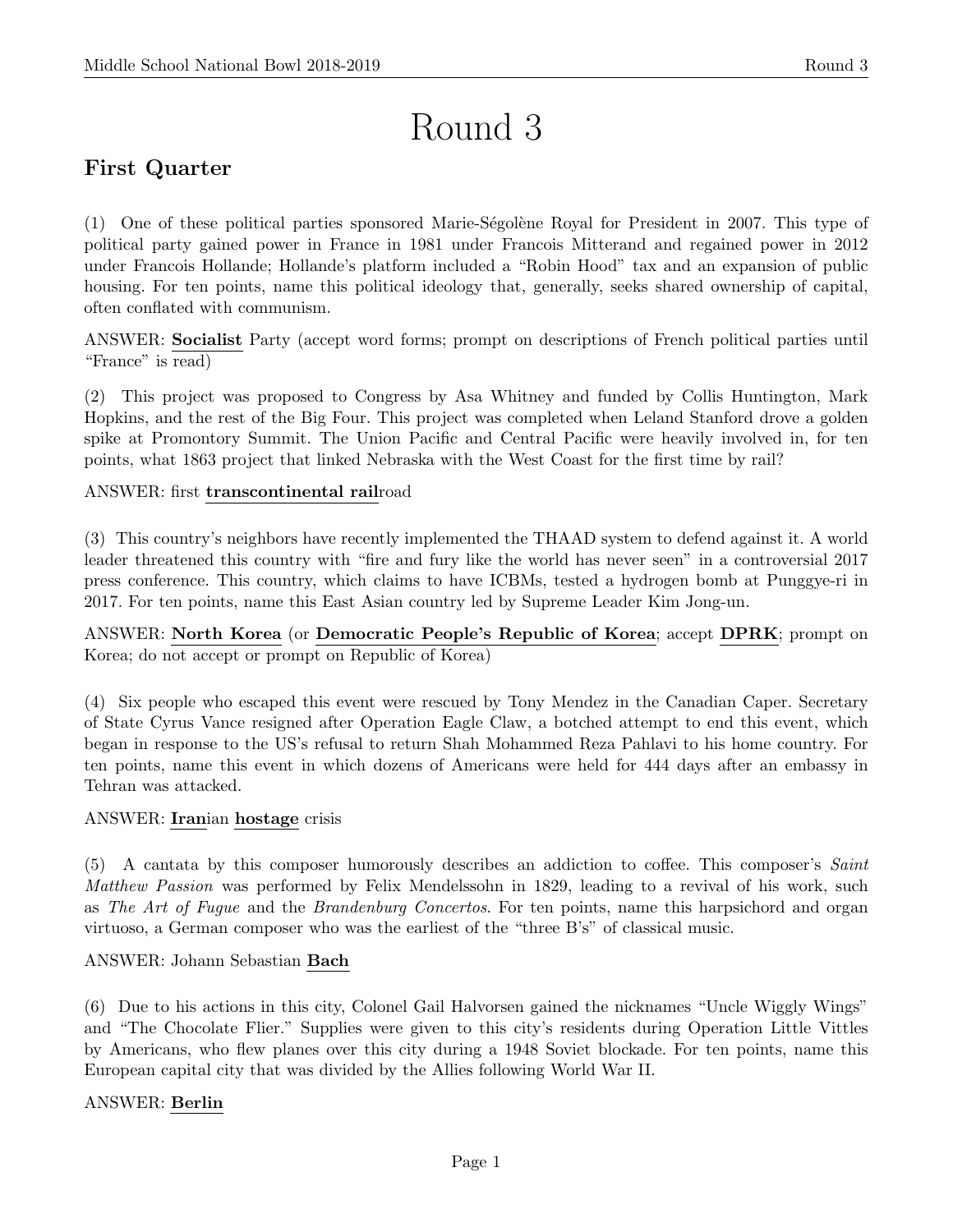$(7)$  This man, who refused to allow customs officials to search the Lydia, rose to prominence after he was accused of smuggling contraband on the sloop Liberty. This man served as the first governor of the Commonwealth of Massachusetts and also chaired the Second Continental Congress. For ten points, name this man who is best known for signing the Declaration of Independence in exceptionally large writing.

#### ANSWER: John Hancock

(8) In 2017, this company produced Amelia Earhart: The Lost Evidence, which was heavily criticized for claiming Earhart was captured by the Japanese. Giorgio Tsoukalos appeared on a Kevin Burns-produced show for this network which examined the possibility of Egyptian astronauts. Ancient Aliens airs on, for ten points, what television channel that was once primarily dedicated to past events?

ANSWER: The History Channel

# Second Quarter

(1) This technology's spread was aided by the Battle of the Talas River, in which the Abbasids received it from captured prisoners. Rotary examples of a machine that used this technology soon succeeded a machine that used movable type, which was invented by a man who used it to create 42-line Bibles. For ten points, name this Chinese invention that is used in printing presses.

ANSWER: paper (accept descriptions of "making paper" throughout the tossup; prompt on descriptions of printing or printing presses after "Rotary" is read by asking what material is used))

BONUS: This German invented the movable type printing press in the 15th century.

#### ANSWER: Johannes Gutenberg

(2) This organization has been led by Hibatullah Akhundzada since the 2016 death of Akhtar Mansour, who was killed in a US drone strike; Mansour succeeded Muhammad Omar, whose 2013 death from tuberculosis was kept secret for over two years. This group was overthrown in December 2001 in the first US invasion to follow the 9/11 attacks. For ten points, name this insurgent group that once ruled most of Afghanistan.

#### ANSWER: Taliban (or Islamic Emirate of Afghanistan)

BONUS: At its height, the Taliban controlled the southern and central regions of Afghanistan, including this capital city.

#### ANSWER: Kabul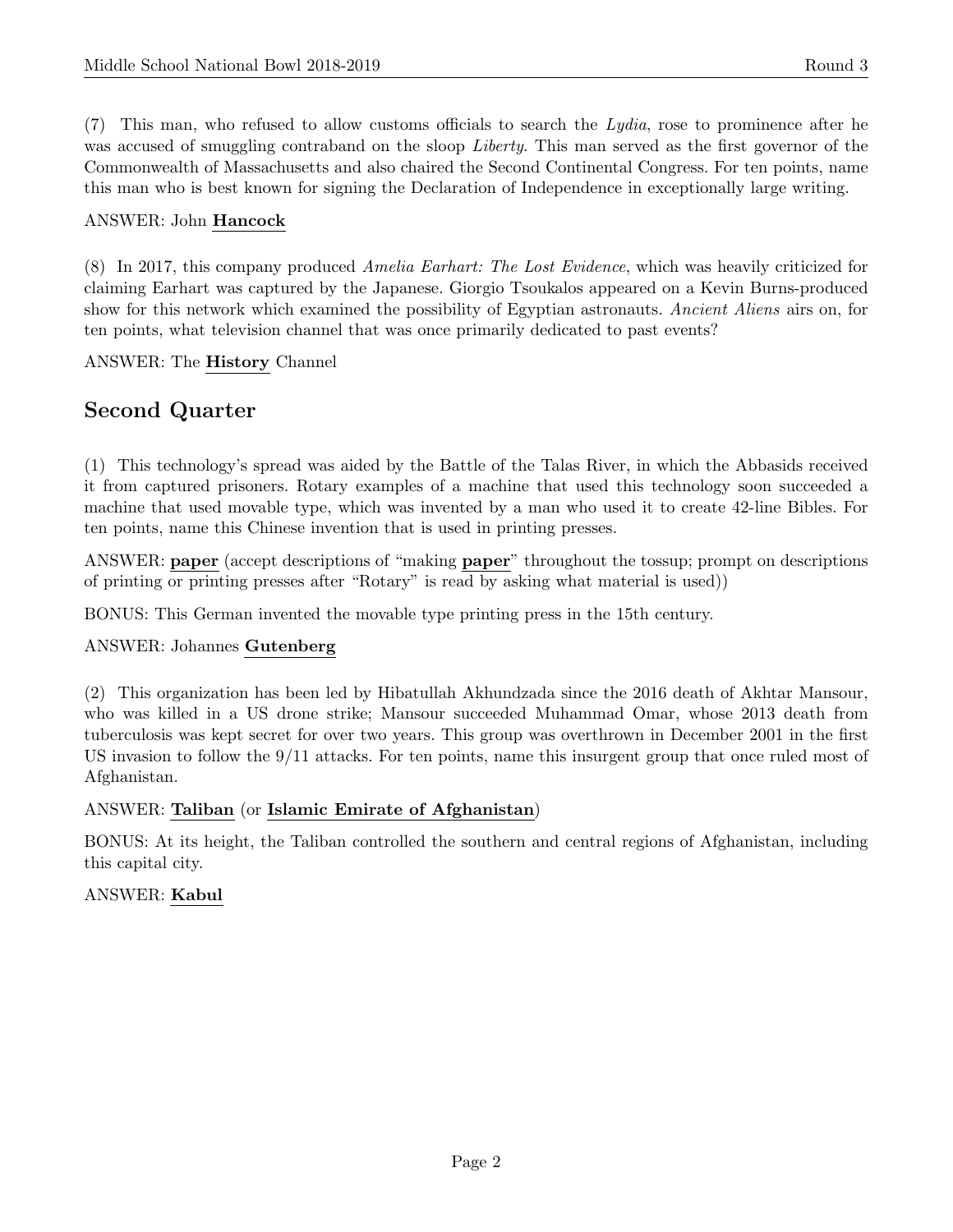(3) A candidate from this political party was supported by the "A Time For Choosing" speech and used the slogan "AuH2O." [spell it out] This party nominated Barry Goldwater for President in 1964; he lost to Lyndon Johnson, but his nominating convention featured a breakthrough moment for future President from this party, Ronald Reagan. The GOP is an alternate name for, for ten points, what American political party that opposes the Democrats?

ANSWER: Republican Party (prompt on GOP before mentioned)

BONUS: Political cartoonist Thomas Nast popularized this animal as the symbol of the Republican Party.

## ANSWER: elephant

(4) This holiday remembers a sacrifice made "between the evenings" on the fourteenth day of Nisan. In English, this holiday is named for a miracle in which the Hebrews spread their doors' lintels with the blood of lambs as a sign to God to spare their firstborn children, and is celebrated with the eating of matza, unleavened bread. For ten points, name this Jewish holiday that celebrates the exodus of the Hebrews from slavery in Egypt.

### ANSWER: Passover (accept Pesach)

BONUS: This former Egyptian prince led the Hebrews out of Egypt and wandered with them in the desert for forty years before passing leadership to Joshua.

ANSWER: Moses (accept Moshe or Musa)

(5) The Wilson-Gorman Tariff was the first peacetime implementation of this policy. The first type of this policy used in the United States was passed in the Revenue Act of 1861 which was meant to finance the Civil War. The Sixteenth Amendment allowed the federal government to collect this specific type of tax. For ten points, name this tax, which comes in flat and progressive types, on how much an individual makes in a year.

#### ANSWER: income tax (prompt on tax)

BONUS: This often-understaffed US government agency is responsible for collecting taxes and auditing taxpayers.

## ANSWER: Internal Revenue Service (or IRS)

(6) This man, who ruled with the aid of Lavrentiy Beria's secret police, was given pretext to remove his political enemies during the Doctors' Plot. This man presided over the Holodomor famine in the Ukraine as well as the creation of kolkhoz collective farms in the First Five Year Plan. The "Great Purge" was ordered by, for ten points, what leader of the USSR during World War II?

#### ANSWER: Joseph Stalin (or Ioseb Jughashvili)

BONUS: Much of Stalin's Great Purge was orchestrated by Nikolai Yezhov, leader of the NKVD, a secret police. The NKVD was a precursor to this Soviet "Committee for State Security," whose spies were often tracked by the American CIA.

#### ANSWER: KGB (or Komitet Gosudarstvennoy Bezopasnosti)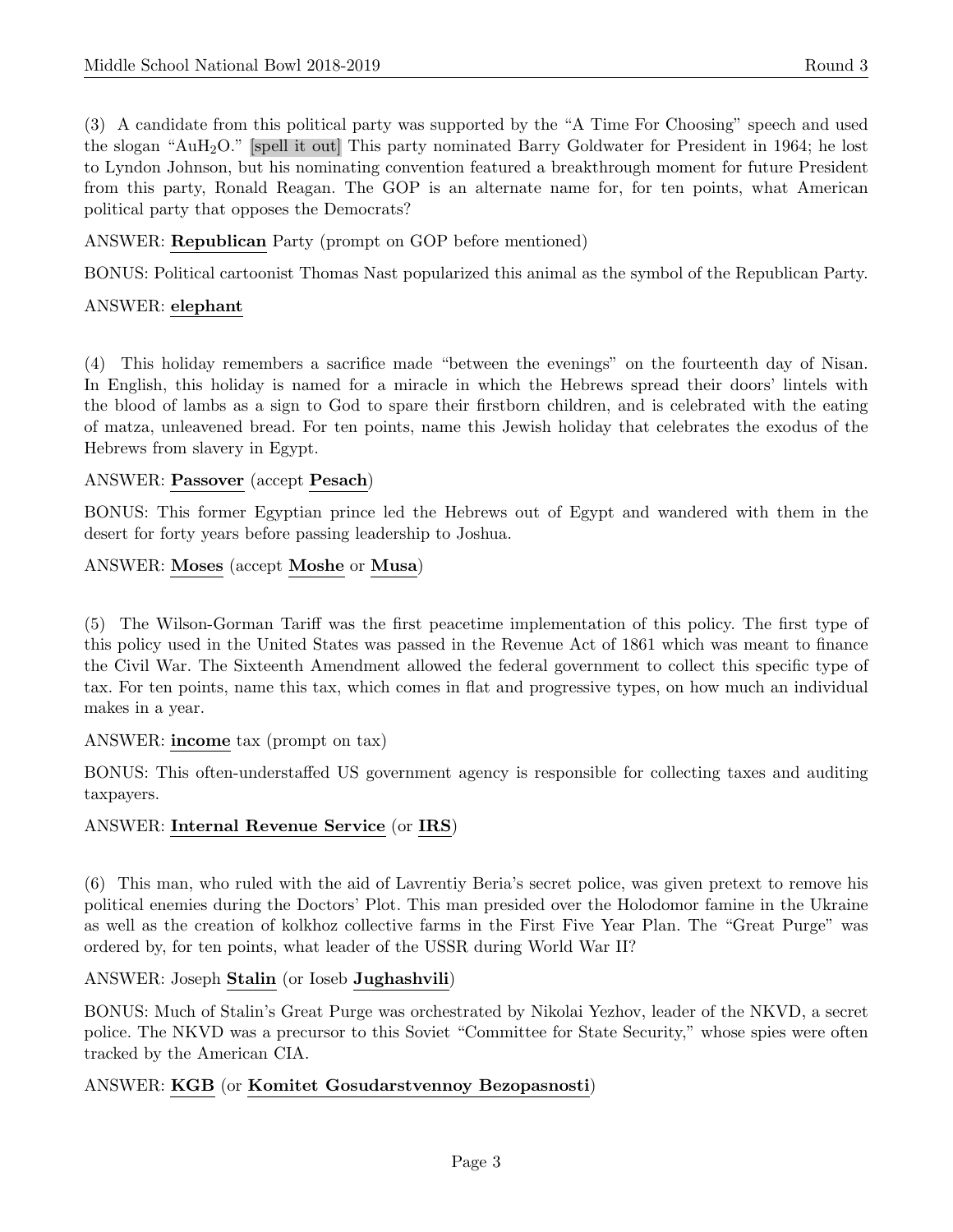(7) Forts Clinton and Montgomery were built on either side of this river. A chain across this river was among the fortifications detailed by Benedict Arnold in his messages to the British as he tried to forfeit West Point. The namesake of this river also names a Canadian bay in which he was set adrift in 1611. For ten points, name this river that separates New Jersey and Manhattan.

#### ANSWER: Hudson River

BONUS: West Point, whose campus overlooks the Hudson River, is the academy for this branch of the US military.

#### ANSWER: US Army

(8) After defeating Andrea Leadsom in 2016, this politician came into conflict with SNP First Minister Nicola Sturgeon. Although this politician led a coalition supported by the DUP, a series of failed meaningful votes on a pet project has triggered this politician's recent resignation as the leader of the Conservative Party and head of government. For ten points, name the current acting prime minister of the UK.

#### ANSWER: Theresa Mary Brasier May

BONUS: Three meaningful votes have already failed to pass Parliament for this Theresa May project, the proposed removal of the UK from the European Union.

#### ANSWER: Brexit

# Third Quarter

The categories are . . .

- 1. Causes of the American Revolution
- 2. Romanov Russia
- 3. The Pacific War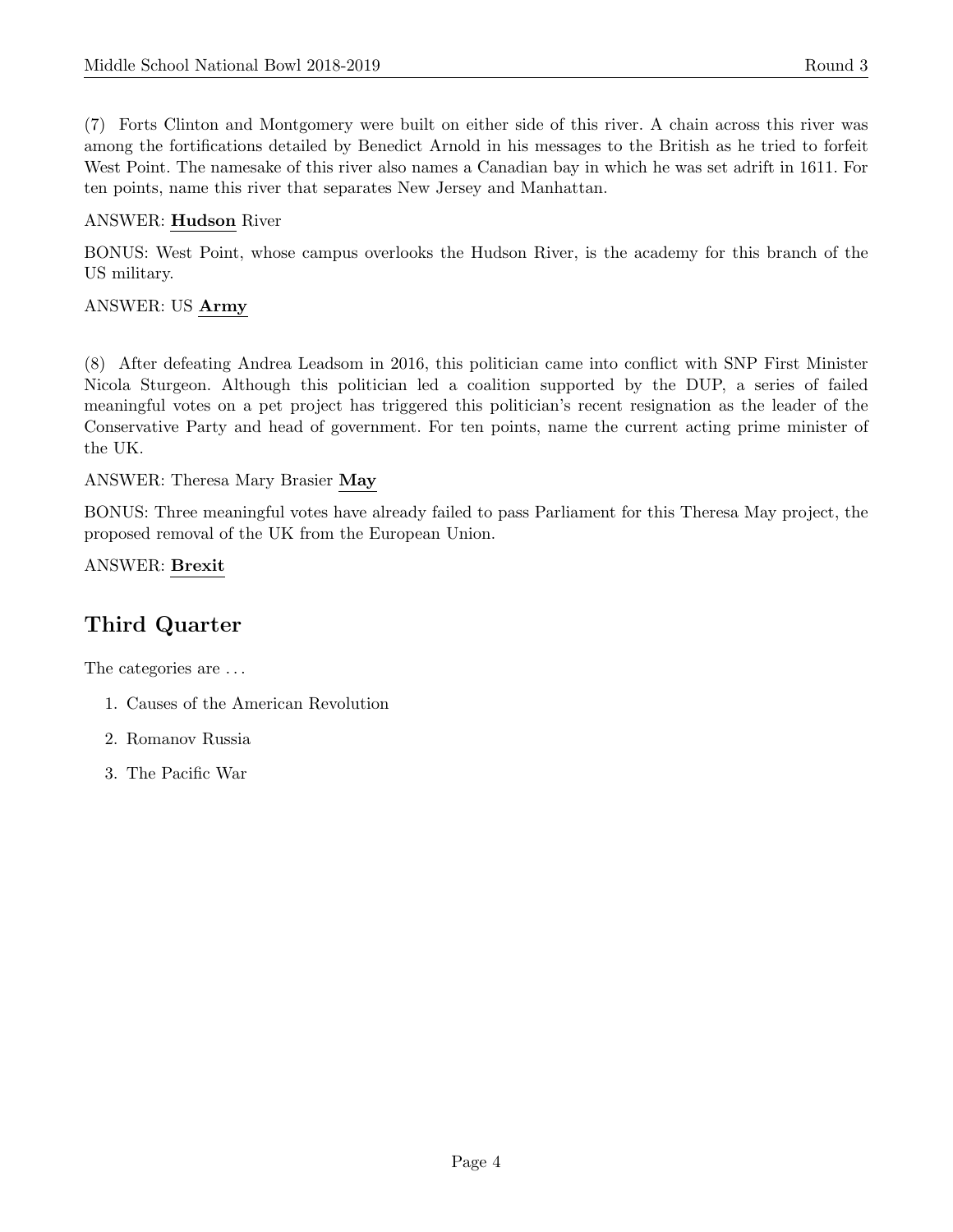#### Causes of the American Revolution

Name the...

(1) Massachusetts city where protests, including a Tea Party, were led by Samuel Adams.

#### ANSWER: Boston

(2) Process that James Otis Jr. claimed should not happen "without representation."

#### ANSWER: taxation

(3) King of England during the American Revolution.

#### ANSWER: George III (prompt on "George")

(4) 1765 act that placed duties on most paper and printed goods.

#### ANSWER: Stamp Act

(5) Process of housing soldiers in the homes of private citizens; it is prohibited by the Third Amendment.

#### ANSWER: quartering

(6) Set of four acts that were passed after the aforementioned Tea Party as a punishment.

ANSWER: Intolerable Acts (accept Coercive Acts)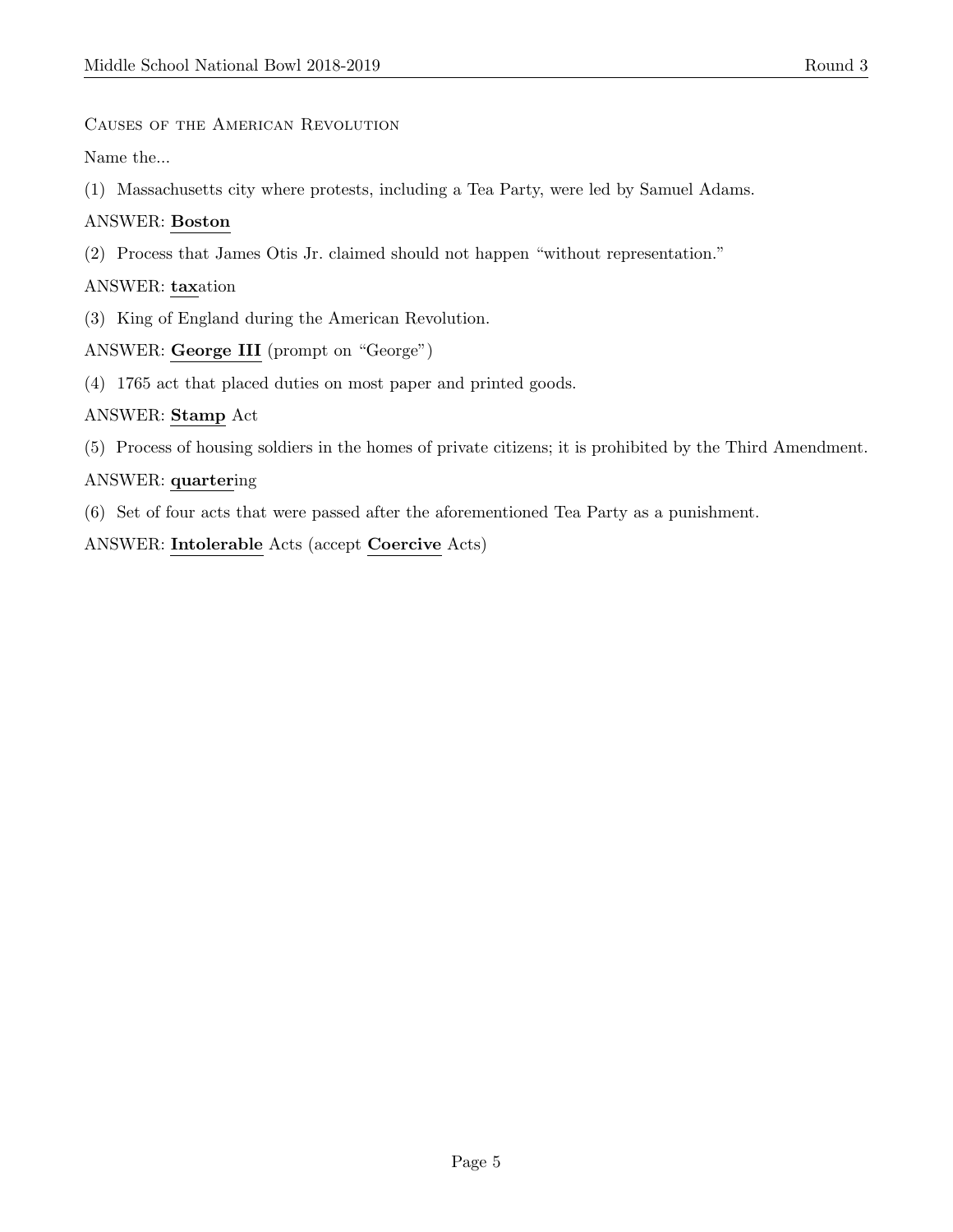#### Romanov Russia

Name the...

(1) Title last held by Nicholas II, derived from the term Caesar.

#### ANSWER: Tsar (or czar)

(2) Global war that led to the fall of the Romanovs; Russia surrendered in it via the Treaty of Brest-Litovsk.

#### ANSWER: World War I (or the Great War)

(3) Hereditary blood clotting illness that Alexei Romanov inherited from Queen Victoria.

#### ANSWER: hemophilia

(4) Group of communist revolutionaries, opposed by the Mensheviks, that executed the Romanovs.

ANSWER: Bolsheviks (or Bolshevists; prompt on Reds)

(5) City that served as the Romanov capital, home to the Hermitage and the Winter Palace.

#### ANSWER: St. Petersburg

(6) Princess long rumored to have survived the execution of the Romanovs.

#### ANSWER: Anastasia Nikolaevna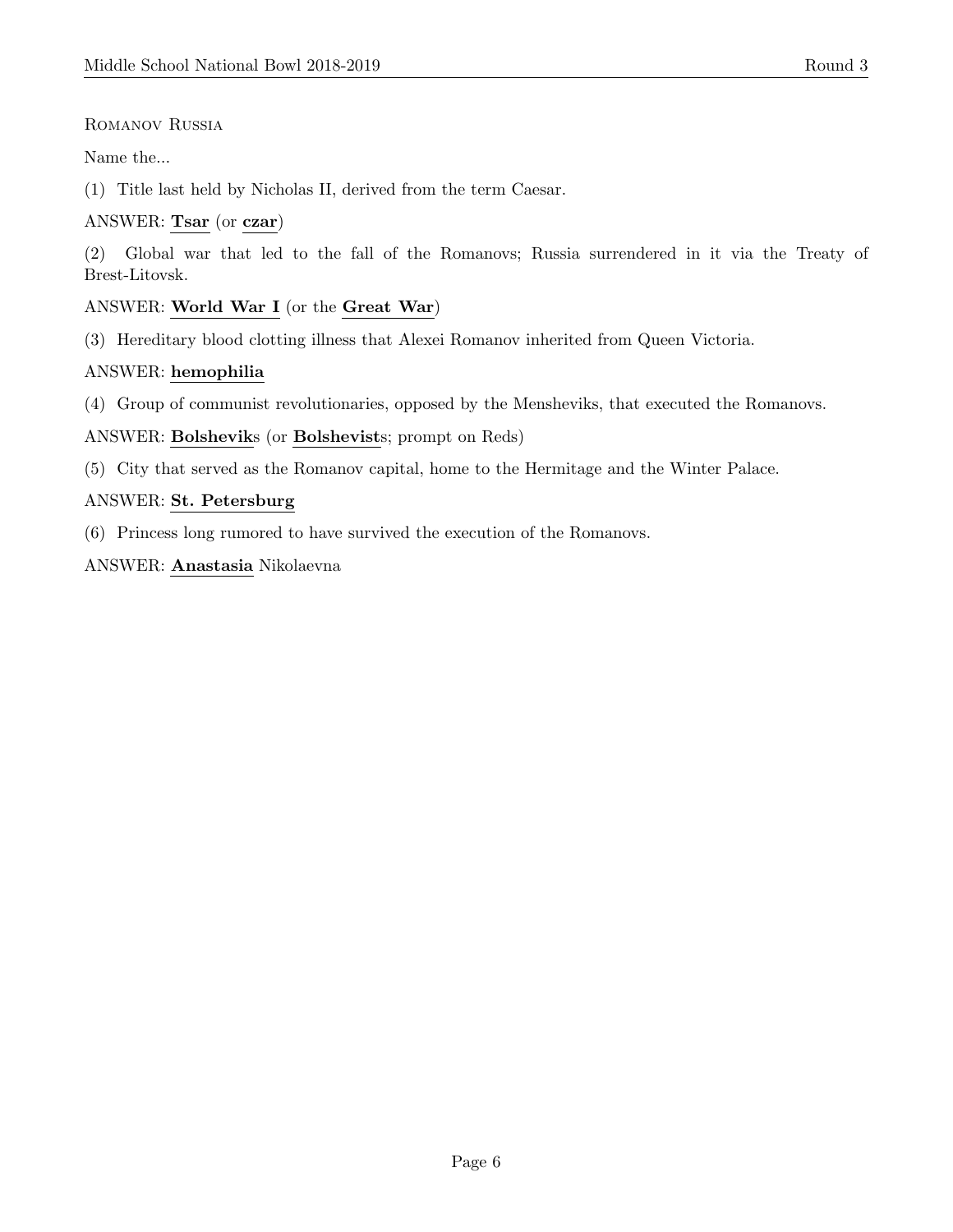#### THE PACIFIC WAR

#### Name the...

- (1) Country attacked at Pearl Harbor in 1941.
- ANSWER: United States of America (or USA)
- (2) Asian peninsula where Japan helped undermine the Joseon Dynasty in Seoul.

#### ANSWER: Korean Peninsula

(3) Country that Japan fought in the Second Sino-Japanese War, sparked by the 1937 Marco Polo Bridge incident.

#### ANSWER: Republic of China

(4) Country whose capital at Rangoon fell to the Japanese in early 1942.

#### ANSWER: Burma

(5) British Crown colony where a Japanese attack led to the largest British surrender in history.

#### ANSWER: Singapore

(6) Country that was attacked in the 1942 Darwin air raid.

#### ANSWER: Australia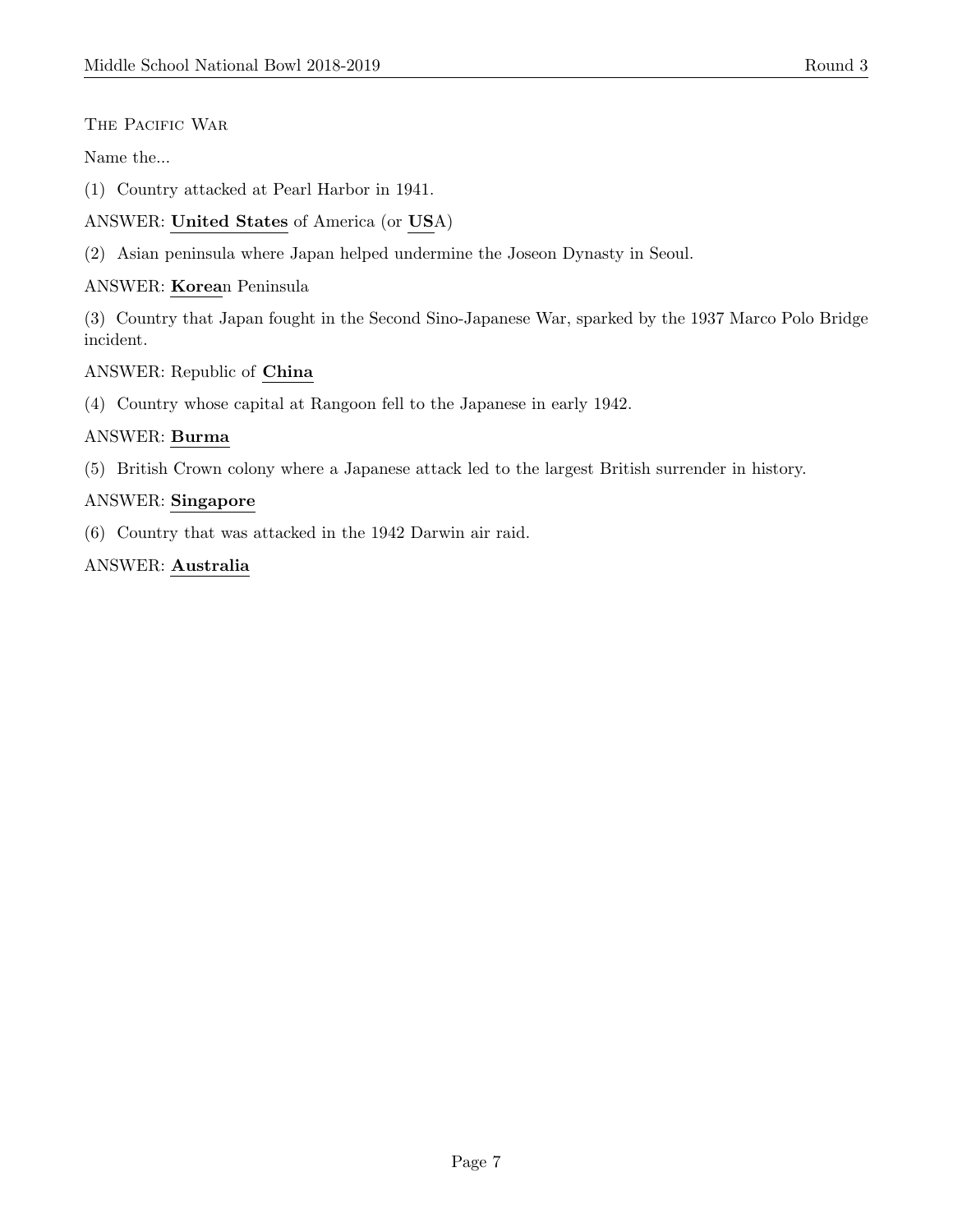# Fourth Quarter

(1) This man once ordered all female cows in his kingdom to be put to death, so their calves could mourn like this man did when his mother Nandi died. This man was displeased with the standard throwing spear, so he introduced the  $(+)$  iklwa and developed the "buffalo" horn" formation for his impis. This man's successor, Dingane [din-gah-nay], attempted to destroy the  $(*)$  Boers to continue this man's conquests in South Africa. For ten points, name this chief who unified the Zulu Empire.

ANSWER: Shaka Zulu (or Shaka kaSenzangakhona)

(2) During one invasion of this region, one side was forced to retreat back into Aedui territory after losing the Battle of Gergovia. This region was the site of a battle where  $(+)$ circumvallation was used to starve out the defenders of Alesia. This region was divided into "three parts" according to the (\*) memoirs of the general who conquered it, Julius Caesar. For ten points, name this Roman region which is roughly equivalent to modern-day France.

ANSWER: Gaul (accept Gallia; prompt on France; do not accept Cisalpine Gaul)

(3) This justice's dissent in *Shelby County v. Holder* compared the Supreme Court's decision to "throwing away your umbrella in a rainstorm because you are not getting wet." This subject of the 2018 biopic On the Basis of  $(+)$  Sex co-founded the ACLU's Women's Rights Project and was nominated to succeed Byron White on the Supreme Court in (\*) 1993. For ten points, name this current Supreme Court Justice, the second woman to be appointed to the court.

ANSWER: Ruth Bader Ginsburg

(4) Hennig Brand tried to produce this element and accidentally discovered phosphorus by boiling his own urine. Ernest Rutherford fired alpha particles at a  $(+)$  foil made out of this element to prove the existence of the atomic nucleus. Electrum is an alloy of  $(*)$  silver and this element, which alchemists sought to create by transmuting lead. The atomic symbol Au represents, for ten points, what element, an extremely valuable yellow metal?

ANSWER: gold (accept Au before mentioned)

(5) This man, who was rescued in Otto Skorzeny's Gran Sasso Raid, avenged his country's defeat at Adowa by defeating Haile Selassie during his annexation of (+) Ethiopia. Victor Emmanuel III granted this man power after he and his (\*) Blackshirts perpetrated the 1922 March on Rome. This leader entered the Pact of Steel with Germany and later joined Adolf Hitler and Hideki Tojo in the Axis. For ten points, name this leader of fascist Italy in World War II.

ANSWER: Benito Mussolini